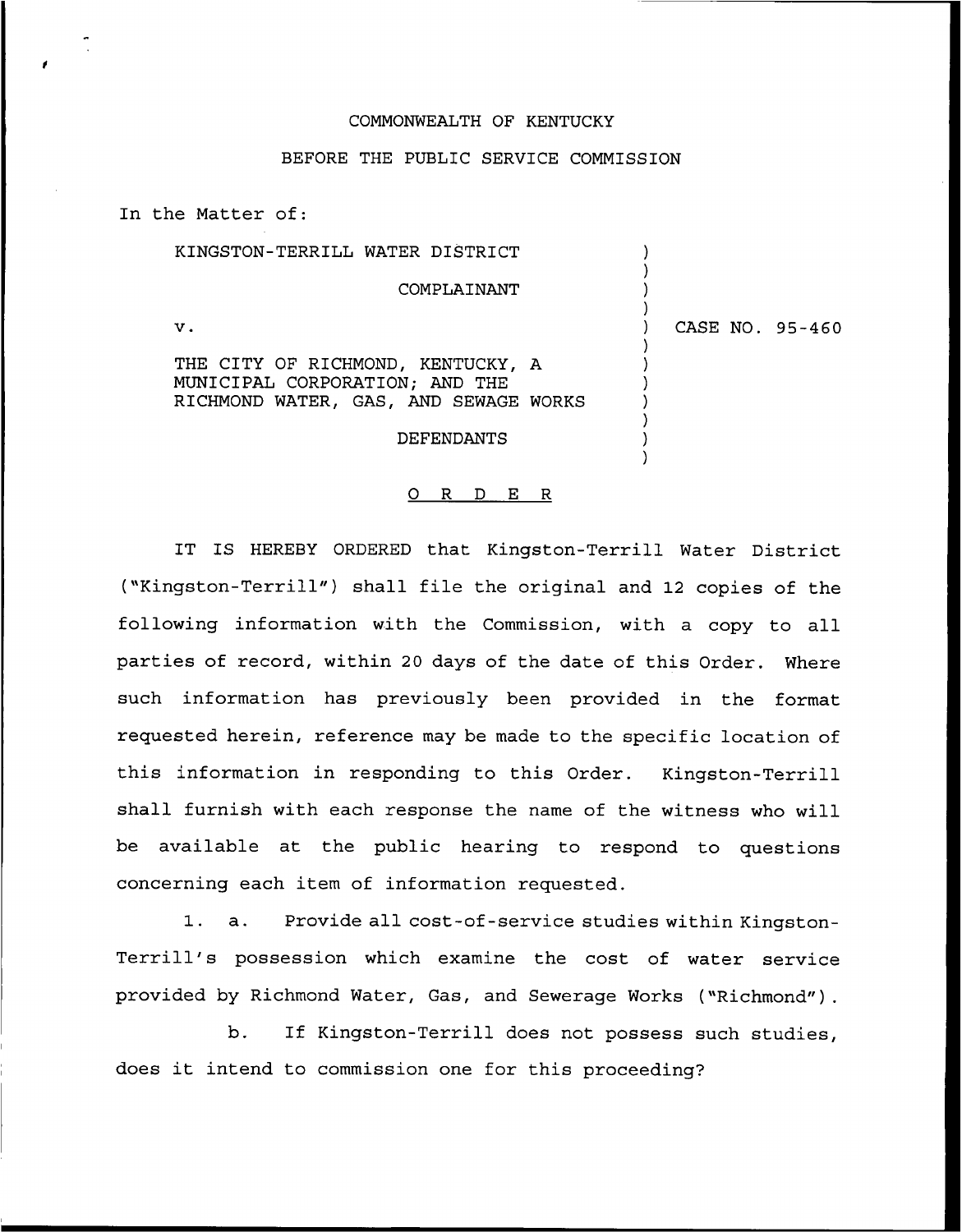c. If Kingston-Terrill intends to commission such study,

(1) State the date when the study was commissioned and its expected completion date.

(2) Identify the person preparing the study and list all cost-of-service studies which he or she has previously prepared .

2. Provide all contracts between Richmond and Kingston-Terrill.

3. a. Identify the source(s) of the allegations contained in Paragraph 9 of Kingston-Terrill's Complaint.

b. Provide all documents upon which the allegations of Paragraph 9 are based.

4. a. What is the basis of the allegations in Paragraph 12 of Kingston-Terrill's Complaint that Richmond's current wholesale water service rates unfairly subsidize the water service rates of Richmond retail water customers?

b. Provide all studies and reports within Kingston-Terrill's possession which address the issue of alleged subsidization.

5. Provide all correspondence between Kingston-Terrill and Richmond regarding Richmond's efforts to assess additional charges for water purchases in excess of a contract limit.

6. a. Is Kingston-Terrill's position that any additional charges for water purchases in excess of a contract limit are unjust and unreasonable?

 $-2-$